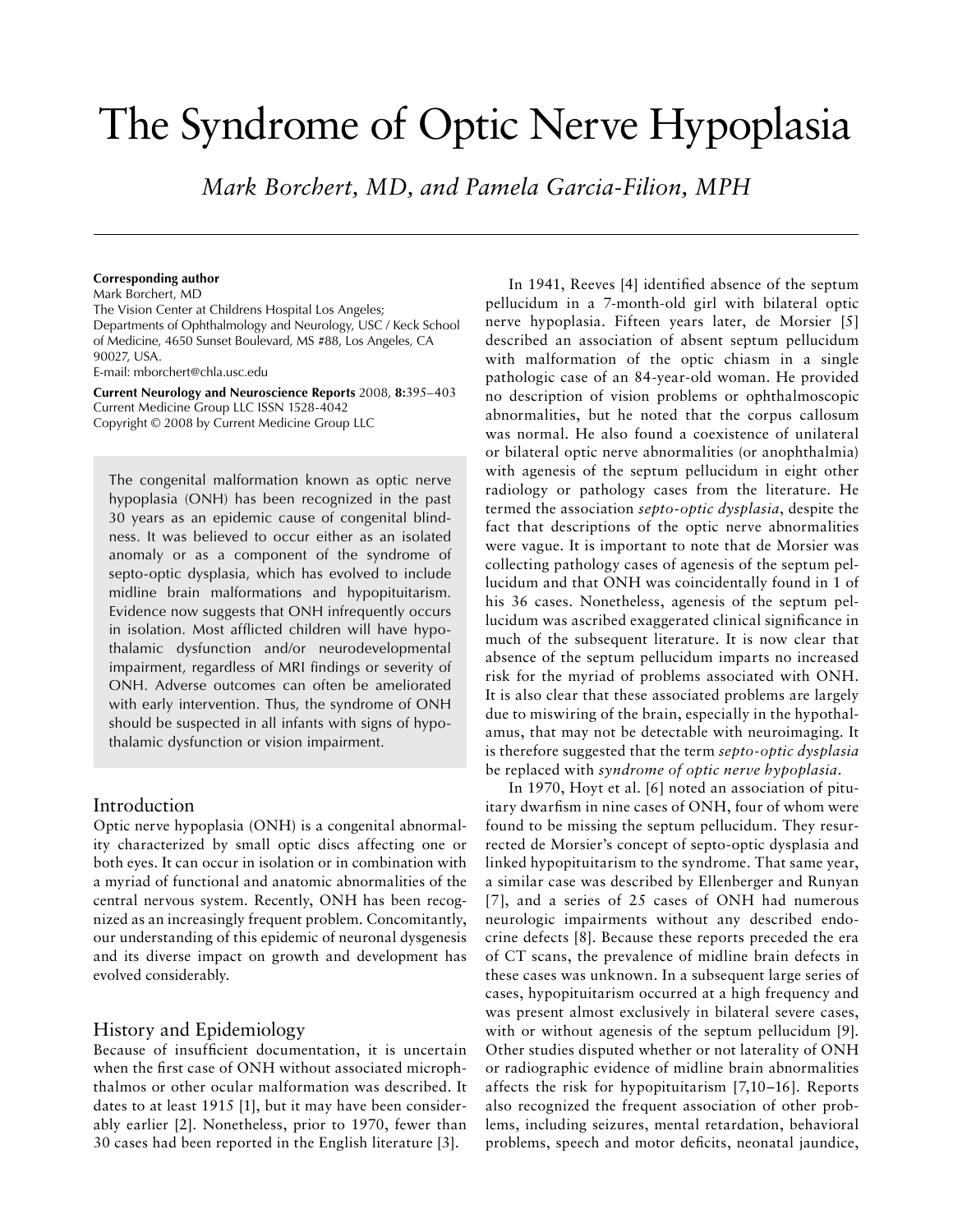and hypoglycemia [17,18]. Most of these reports suffered from selection bias and incomplete clinical documentation, making it difficult to distinguish definite from coincidental associations.

The prevalence of ONH in North America is unknown. Prior to 1970, it was considered rare. In fact, prior to 1962, only one case had been diagnosed (in British Columbia), but 20 cases were subsequently diagnosed by 1974, for an estimated prevalence of 1.8 per 100,000 [19]. Many authors have noted an increased incidence of reported cases [20,21]. In 1981, Acers [20] estimated an incidence of 2 per 100,000 live births. ONH was identified in 12% of blind infants in Harris County in Texas in the early 1980s [21]. Surveys of schools for the blind in the United States reveal a prevalence of ONH of 5.7% to 12.9% in blind students [22,23]. Such surveys underestimate the actual prevalence, because cognitive or behavioral impairments exclude most individuals with ONH from schools for the blind.

In 1997, ONH surpassed retinopathy of prematurity as the single leading cause of infant blindness in Sweden, with a prevalence of 6.3 per 100,000 [24]. Only cortical visual impairment was more common than ONH in blind children. But cortical visual impairment can be caused by many conditions, including trauma, ischemia, seizures, and hydrocephalus. The prevalence from each of these causes does not appear to exceed that of ONH. Between 1980 and 1999, the prevalence of ONH in Sweden rose fourfold to 7.2 per 100,000. This occurred while all other causes of childhood blindness declined [25]. By 2006, the prevalence of ONH in England had risen to 10.9 per 100,000 [26]. It is impossible to confirm whether or not the apparent increasing incidence of ONH in the past two decades is caused by increasing detection sensitivity. This seems unlikely because increasing prevalence has been reported from the same centers [25]. In addition, ONH is easily distinguishable by direct ophthalmoscopy, the method used almost exclusively prior to 1960, when ONH was rarely detected.

## Prenatal Risk Factors **Genetic risks**

Gene mutations affecting growth and transcription factors have been shown to have some impact on optic nerve or hypothalamic–pituitary axis development in humans and mice. These gene mutations affect netrin, *POUF1*, *PROP1*, *SF-1*, *PITX2*, *NeuroD1*, *GATA-2*, *LHX3*, *TPIT*, *SOX3*, *SOX2*, and *HESX1* [27–39]. Of these mutations, only *HESX1* is reported to affect optic nerve development as well as anterior pituitary gland formation in humans [40]. However, *HESX1* mutations were found to be present in less than 1% of a large sample of cases of ONH [41,42••]. Thus, a specific genotype/phenotype correlation has not yet been found to explain the majority of cases of ONH.

All ethnic groups are impacted by ONH, but in the United States the prevalence is lower in persons of Asian descent [43,44••]. To date, there have been few reports from Asian countries [45,46], so whether this is related to relative genetic protection or differences in environment or diet related to culture is uncertain.

Both male [47,48] and female [19,49] gender predisposition have been reported in some studies, whereas other studies have reported no sexual predilection for ONH [17,43,44••]

#### **Gestational and exposure history**

Numerous perinatal and prenatal risk factors for ONH have been reported: preterm birth; low birth weight [41,49]; intrauterine growth restriction [11]; twin-twin transfusion syndrome [50]; young maternal age [3,49]; primiparity [3,49]; prenatal exposure to smoking [49], alcohol [51], recreational drugs [52,53], antidepressants [11,18,49], anticonvulsants [54], antiemetics [14], antifungal agents, infertility treatment [49], and quinine [45,55]; and prenatal complications [53] including gestational diabetes [56], toxemia [3,19,50], viral infection [50], and maternal anemia [14,50]. All of these reports are retrospective or anecdotal and impacted by selection bias.

Although a broad spectrum of risk factors has been suggested, a paucity of maternal characteristics persists as potentially significant. The predominant enduring characteristics are young maternal age and primiparity [49]. The association of primiparity was reported by Tornqvist et al. [49] as a risk factor independent of maternal age. Gestational diabetes, a well-described risk factor, is firmly related to a unique and uncommon form of ONH known as superior segmental ONH [56]. Some researchers speculate about the role of lifestyle factors in the development of ONH [26,41,49] These purported associations are suspect because of isolated cases of exposures and the limitations of using nonsystematically collected data. The role of nutrition in the pathogenesis of ONH has not yet been studied.

#### Diagnosis

The diagnosis of ONH is made by ophthalmoscopic confirmation of a small optic disc. Morphometric techniques have been described for measurement of the optic disc based on photographs. Most of these have relied on measurement of disc area or diameter relative to other landmarks, such as retinal vessels or distance to the macula. In all normal children, the ratio of the horizontal disc diameter (DD) to the distance between the macula and the temporal edge of the disc (DM) has been greater than 0.35 (Fig. 1) [43,57,58]. DD/DM ratios less than 0.35 are generally described as ONH, although some patients with DD/DM ratios of 0.30 to 0.35 have normal vision.

De Silva et al. [59] found that the average DD/DM ratio of preterm, but otherwise normal, infants was 0.26 at birth. Compared with measurements made by other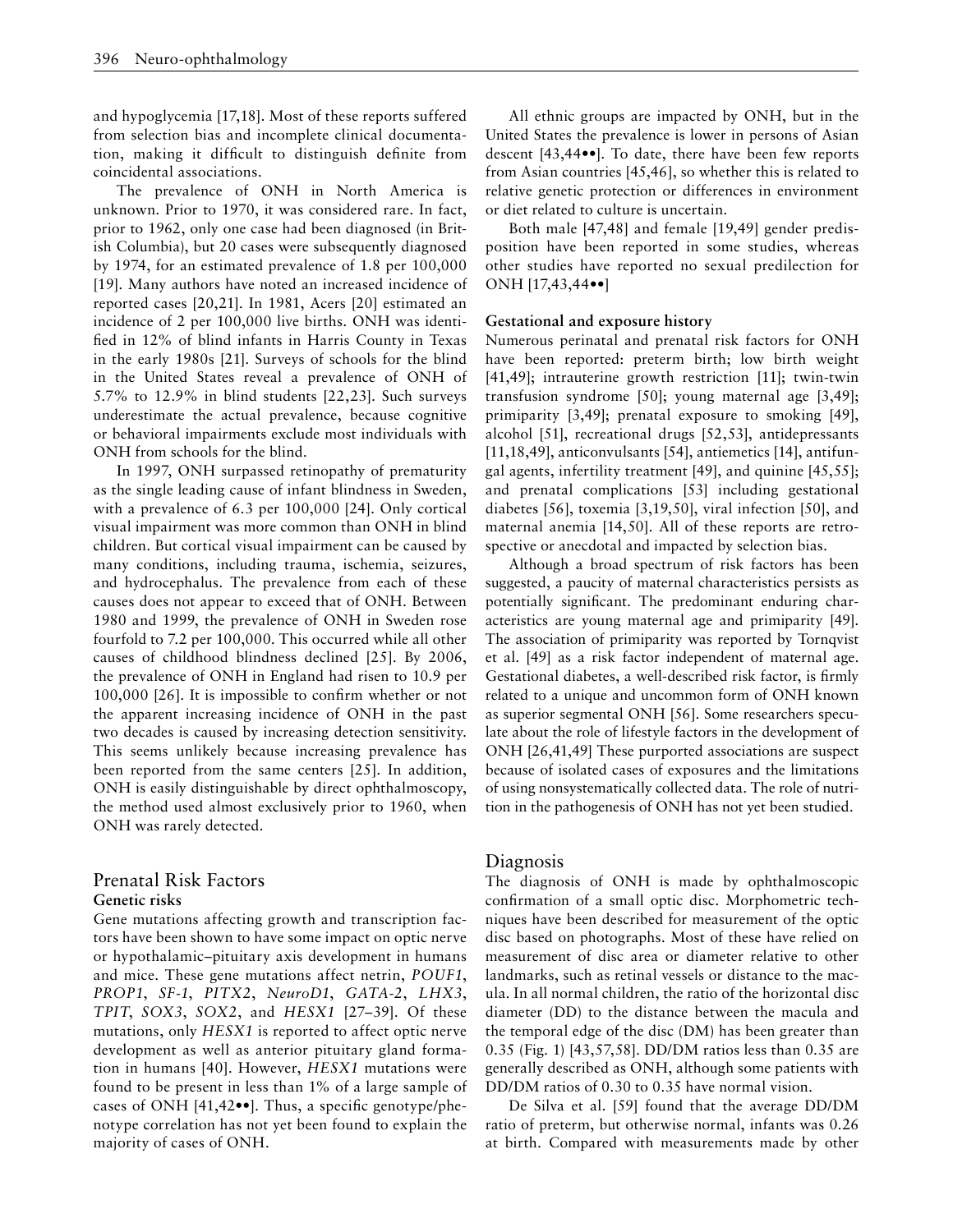

**Figure 1.** Example of borderline small optic disc wherein the ratio of disc diameter (DD) to disc-macula (DM) distance equals 0.36. Thus far, all patients with a DD/DM ratio greater than 0.35 have had normal vision and no other manifestations of the syndrome of optic nerve hypoplasia. Note that the DD is approximately 2.5 times larger than the width of the central retinal vessels (*bracket*).



**Figure 2.** Examples of severely hypoplastic optic discs (*white arrows*) with partially pigmented double rings (*black arrows*). Optic nerve hypoplasia may be associated with tortuous retinal vessels (**A**) or straight, nonbranching (**B**) retinal vessels.

researchers from adults, they estimated that the DD increases 44% in a lifetime, whereas the DM distance increases only 11%. This results in increased DD/DM ratio with age, presumably occurring in the first 2 years of life, concomitant with maximal growth of the eye. Therefore, the age of the patient may need to be considered when measuring DD/DM ratios.

For practical purposes, morphometric measurements such as DD/DM ratio are not necessary to diagnose ONH. The clinician should note the overall area of the

disc relative to the area of the retinal vessels overlying the disc. In equivocal cases, the width of the disc should be at least 2.5 to three times larger than the width of the central retinal vessels (Fig. 1).

In cases of ONH, a pigmented ring defining the area of the putative scleral canal often surrounds the disc (Fig. 2). This is presumably caused by migration of sensory retina and pigment epithelium from their original margin at the edge of the optic stalk to a new position at the border of the optic nerve that failed to fill, or regressed from, this area [60]. This "double ring" sign may also be unpigmented, partially pigmented, or absent altogether. Furthermore, the presence of a peripapillary ring does not define ONH, as it may be present in other common conditions.

Tortuous retinal vessels may accompany ONH (Fig. 2). This may affect arterioles, venules, or both. Alternatively, the vessels may be uncommonly straight with decreased branching (Fig. 2). Such a nonbranching vessel pattern has also been recognized in children with primary growth hormone (GH) deficiency [61]. It is not yet known if the anomalous vascular patterns in ONH correlate with the endocrine dysfunction.

Some authors have defined ONH broadly to include any optic disc with congenitally decreased neuronal area [62]. As such, those patients with a normal DD but with enlarged cups and thin rims would qualify as having ONH. Such an appearance typically occurs in premature infants suffering from periventricular leukomalacia [63]. Although such optic nerves may be technically hypoplastic in that they have fewer than the normal number of axons, these children are not at risk for the same developmental consequences as children with discs more typical of ONH, and therefore should not be considered in the same diagnostic category as the syndrome of ONH.

## Histology

There are few histology reports from cases of human ONH because there is rarely a pathologic reason for enucleation. Most of the histopathologic reports have poor clinical documentation. The largest series identified 22 cases (35 eyes) from the Pathology Laboratory of the Wilmer Ophthalmological Institute [52]. Eighteen of the 22 cases were from autopsy, and all except one were stillbirths. The other died with meningitis and hydranencephaly at age 9 months. This was the only case with premorbid ocular fundus photographs documenting ONH, and it had been described previously [60]. Fifteen of the cases had anencephaly or craniorachischisis and nine of them had multiple somatic anomalies suggesting genetic causes of ONH. The reason for enucleation of the four nonautopsy eyes was not reported. In addition, the retinal vasculature was grossly hypoplastic in seven of the cases and five others had choroidal colobomas, features that are atypical for ONH. It is thus likely that few of the cases represented typical ONH. Nonetheless, there was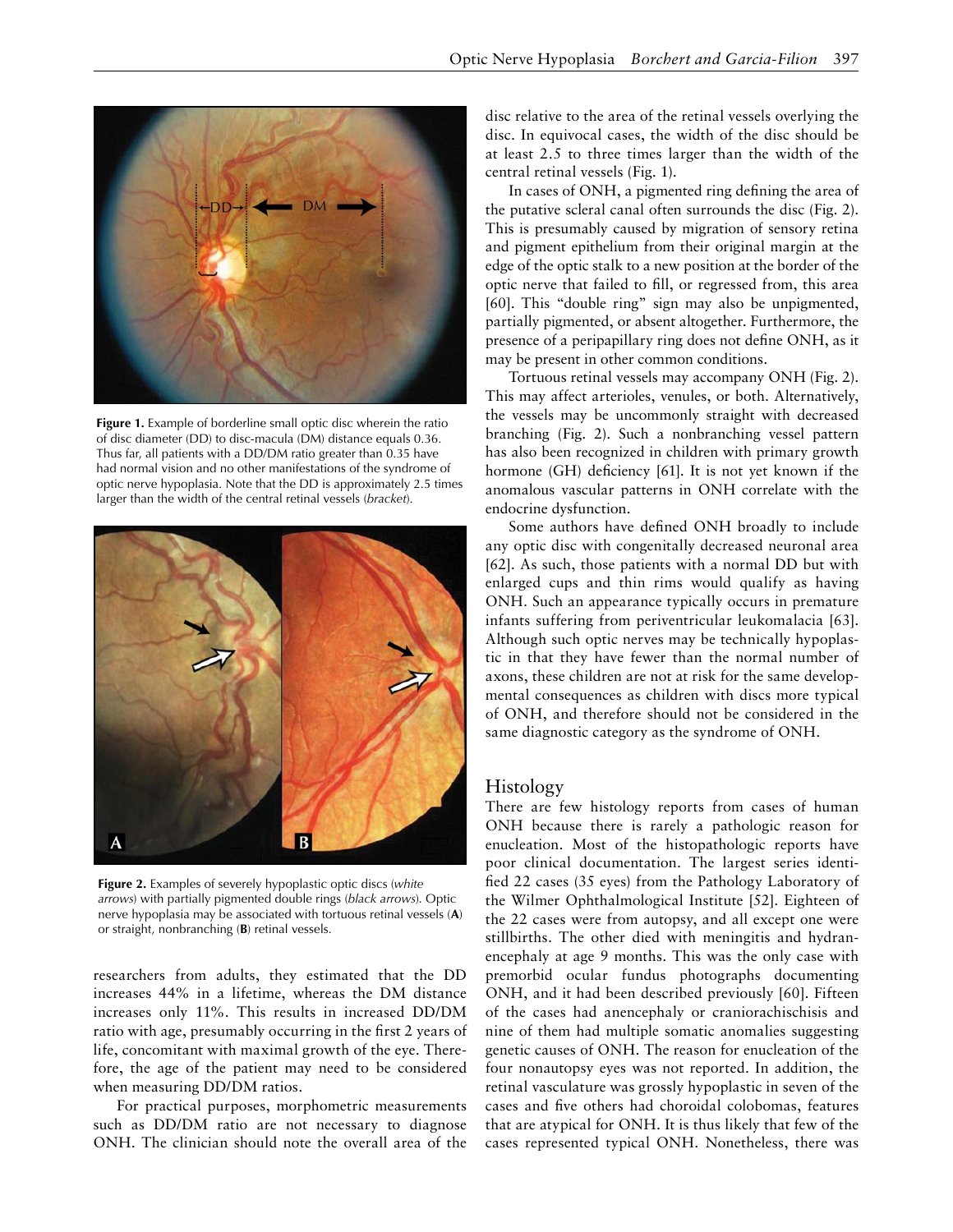

tion (logMAR) visual acuity (0 = 20/20; 3 = motion perception;  $4 =$  no light perception) at age 5 years of the better eye roughly **Figure 3.** The base-10 logarithm of the minimum angle of resolucorrelates with ratio of disc diameter (DD) to disc-macula (DM) distance (*r* = -0.7407; *P* < 0.001; Pearson's coefficient). Those eyes with a DD/DM ratio greater than 0.35 represent the normal eyes of unilaterally affected patients.

the common feature of absent or markedly reduced retinal ganglion cells and nerve fiber layer in all reported cases. Only four of the cases had any remaining axons in their optic nerves. The outer retinal layers appeared normal in the case that died at age 9 months [60], whereas others showed dysplasia with rosette formation.

There are reports of ONH in animals, particularly dogs, from which histopathologic information can be gleaned [64]. The nerves of these animals show malformed pial trabeculae, generally devoid of axons. Ganglion cells are few or absent whereas outer retinal elements are normal. It is uncertain whether such cases represent a good model for human ONH because they are usually unilateral, occur in select breeds, have no associated pituitary dysfunction, and are associated with retinal vasculature anomalies such as peripheral penetration into the vitreous and primary persistent hyperplastic vitreous.

Histopathologic reports from the brains of children with typical ONH are even scarcer. One report showed disorganization of myelinated axons within the hypothalamus [65].

## Clinical Associations **Vision**

Most children with ONH present with vision problems. Nystagmus usually develops at 1 to 3 months of age. They also present with strabismus, typically esotropia, in the first year of life. Children with markedly asymmetric or unilateral ONH may present primarily with strabismus rather than nystagmus.

Approximately 80% of children with ONH are bilaterally affected [44••]. Two thirds of those are asymmetrically affected. The unilateral cases are usually detected at a later age than those bilaterally affected (owing to better vision) unless they present with other problems related to hypothalamic dysfunction. Children with unilateral ONH are at significant risk for hypothalamic/pituitary dysfunction (69%) and developmental delay (39%), although they are at lower risk than those bilaterally affected (81% and 78%, respectively) [43,44••].

Visual acuity ranges from no light perception to near normal. More than 80% of bilateral cases are legally blind [47]. There is some, albeit imperfect, correlation of visual acuity with optic disc size (Fig. 3). It stands to reason that those with preserved axons of macular origin will have better vision regardless of the optic disc size (Fig. 4). Furthermore, some eyes may have worse vision than would be predicted based on optic disc size because of superimposed amblyopia due to strabismus or anisometropia.

Most affected children enjoy some improvement in their vision in the first few years of life. The reason for this is uncertain, because there is no reason to believe that there is any development of new axons. It is possible that improved axonal function due to optic nerve myelination that occurs in the first 4 years of life is responsible for this benefit [66]. Few children develop marked improvement in vision, but improvement from light perception to 1/200 is common.

Decline in vision due to ONH has not been reported. It is likely, however, that many patients develop superimposed amblyopia in one eye due to associated strabismus or anisometropia.

#### **Electrophysiology**

Electroretinograms (ERGs) to flash stimuli are typically normal in ONH [67,68]. This is consistent with the notion that retinal photoreceptors are normal in ONH. However, ERG abnormalities have been reported in some cases of ONH, suggesting retinal dysfunction distal to the ganglion cell layer [69–71]. It remains to be seen whether electroretinographic features now felt to be specific for ganglion cell function, such as the N95 peak of the pattern ERG, correlate with vision outcomes in patients with ONH [72].

#### **Hypothalamic dysfunction**

It is now clear that most of the clinical problems associated with ONH are related to dysfunction of the hypothalamus. This results in loss of regulation of homeostatic mechanisms controlling behavior and pituitary gland function.

#### *Hypopituitarism*

All pituitary hormones can be affected due to defects of the hypothalamus, infundibulum, or the pituitary gland itself. In a prospective study, hypopituitarism occurred in 75% to 80% of patients with ONH and was notably uncorrelated with laterality of disease [43]. GH deficiency was the most common pituitary endocrinopathy (70%), followed by hypothyroidism (43%), adrenal insufficiency (27%), and diabetes insipidus (5%) [44••]. This high prevalence of endocrinopathy is consistent with previous retrospective studies [53,73] and occurred in spite of the fact that only 7% of patients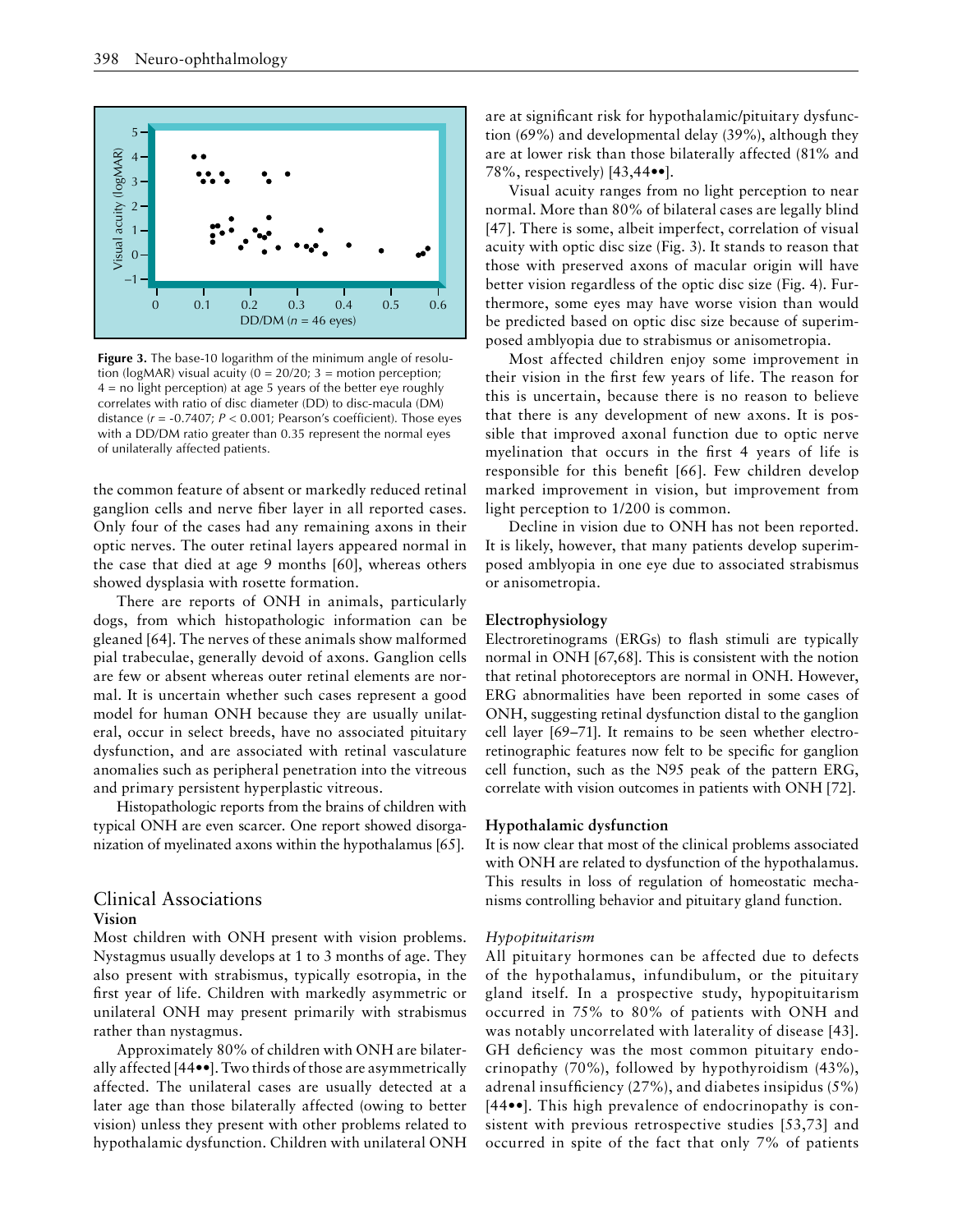

**Figure 4.** Optic nerve hypoplasia affecting nasal part of disc with partial double ring (*white arrow*) and preserved temporal and papillomacular fibers. Sheen from internal limiting membrane demarcating edge of preserved axons can be seen (*black arrow*). Such patients may have good visual acuity in spite of optic disc size.

were referred by endocrinologists, making ascertainment bias an unlikely explanation [44••].

The absence of GH is classically associated with short stature, although normal growth velocity with documented GH deficiency has been reported in patients with ONH [43]. Signs indicating an absence of GH include hypoglycemic events (including seizures) and prolonged jaundice, with or without giant cell hepatitis. Micropenis may be noted in boys, and delayed dentition may be seen later in boys and girls. Decreased levels of GH surrogates (insulinlike growth factor [IGF-1] and insulin-like growth factor binding protein 3 [IGFBP-3]) suggest GH deficiency.

Poor growth velocity, prolonged jaundice, delayed puberty, and delayed dentition can also be seen with central hypothyroidism. The critical importance of thyroid hormone on cerebral development and attainment of developmental milestones also necessitates close monitoring for this deficiency [44••]. Thyroid stimulating hormone levels may be low or normal in the context of a low level of free T4, and they can be missed by state screening programs that use an elevated thyroid stimulating hormone value as their detection method.

Documenting adrenocorticotropic hormone deficiency is essential because this can lead to cardiovascular collapse if an affected untreated patient encounters a stressful situation. This has been the presumed cause of sudden death in 2% of children afflicted with ONH [44••,74]. Hypocortisolism also causes neonatal cholestasis, jaundice, and hypoglycemia. More subtle clinical manifestations may include increased fatigue or irritability and increased duration of illnesses. In addition, both thyroid hormone and glucocorticoids are needed for free water excretion, and hyponatremia can result from a deficiency of one or both of these hormones [75,76].

The incidence of evolving pituitary dysfunction in children with ONH is not currently known, but cases of acquired hypopituitarism have been reported [73], and the authors have noted that this is especially true for hypothyroidism. Thus, the absence of a particular pituitary endocrinopathy does not imply absence of future pathology.

Pubertal development among children with ONH can be delayed because of GH deficiency, hypothyroidism, and/or deficiency of gonadotrophins, but can also occur prematurely because of a lack of inhibitory signals on gonadotrophin release from the hypothalamus [77].

Hyperprolactinemia occurs in 62% of children with ONH [44••]. As prolactin release is normally suppressed by dopamine release from the hypothalamus, the occurrence of hyperprolactinemia implies either hypothalamic dysfunction or a disconnection between the hypothalamus and pituitary gland. Hyperprolactinemia is not sufficient to cause galactorrhea but does correlate with the development of obesity in these children [43]. Whether this is an effect of hypopituitarism or related to malfunction of hypothalamic satiety centers is unknown.

#### *Thirst/hunger*

Ventromedial nuclei within the hypothalamus suppress hunger and eating in response to leptin, whereas lateral hypothalamic nuclei stimulate feeding behavior and regulate metabolism [78]. Thus, children afflicted with ONH frequently have feeding behaviors of hyperphagia with obesity or hypophagia with or without wasting. Some children have an aversion to certain textures of food. Water-seeking behavior is also common and may be mistakenly attributed to diabetes insipidus.

#### *Sleep*

The suprachiasmatic nuclei in the anterior hypothalamus are the site of a biological clock. They are located above the optic chiasm and receive optic nerve photic information to synchronize the clock to the 24-hour light-dark cycle. It is necessary to reset the circadian pacemaker each day with visual stimulation [79–81]. Disturbance of the circadian system can have significant and pernicious effects on physiology and behavior [79,82–84]. Many children with ONH have primary clock lesions with loss of rhythmicity and sleep or wakefulness distributed over the 24-hour day [82,85]. Alternatively, they may have inadequate retinohypothalamic input to daily entrain the circadian clock, resulting in sleep-wake cycles distinctly different than other family members. In either case, such sleep irregularities commonly result in behavioral difficulties and disruption to family life.

#### *Temperature regulation*

The medial preoptic region of the hypothalamus is involved in fine body temperature regulation and, through communication with the paraventricular nucleus, regulates fever response [86]. It is therefore not surprising that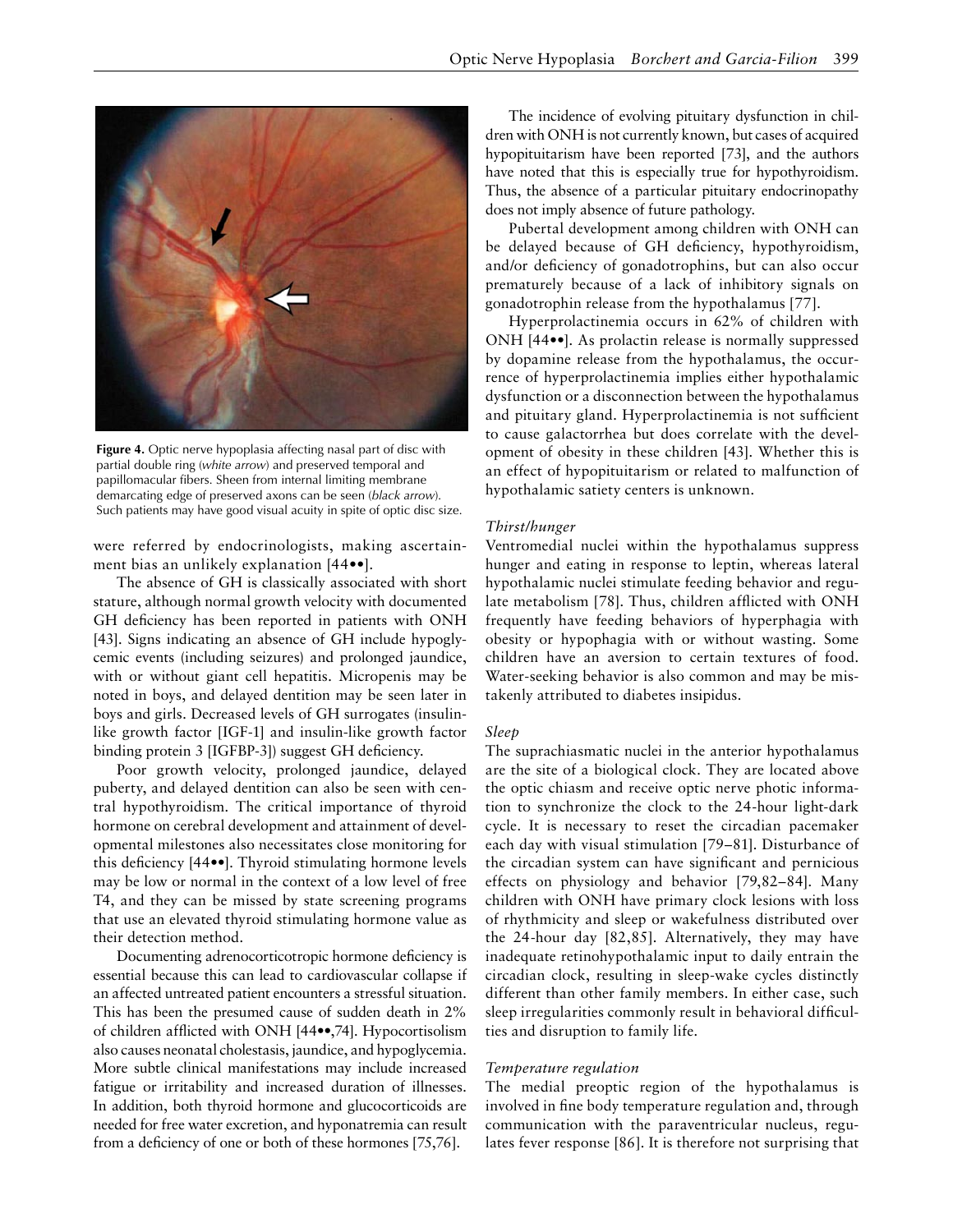many infants and children with ONH have problems with body temperature regulation and may be frequently hospitalized to rule out sepsis [54].

#### **Development**

Developmental delays are a common occurrence in children with ONH and encompass a wide clinical spectrum. Margalith et al. [3] in 1984 were the first to report a correlation with neuropsychiatric disorders, estimating handicaps in nearly three fourths of cases of ONH. Delayed development, based on neurologic examination, was estimated at a similar frequency by Burke et al. [50]. Observations of developmental delay in association with ONH range from isolated focal defects to global delay [48,87]. In a prospective study, overall adverse developmental outcomes with standardized testing were demonstrated in 71% of ONH patients. Motor delays were the most common (75%) and communication delays were the least common (44%) [44••]. Risk factors for significantly delayed development included hypoplasia of the corpus callosum and hypothyroidism but not absence of the septum pellucidum. Developmental delay can occur in unilateral (39%) as well as bilateral (78%) cases of ONH [44••].

## Neuroimaging Associations

The syndrome of ONH may be suspected with neuroimaging. Hypoplasia of the corpus callosum, agenesis of the septum pellucidum, or pituitary malformations, especially if associated with thin optic nerves, may direct physicians toward clinical confirmation of the diagnosis. Attempts to diagnose ONH based on radiographic measurements of the optic nerve or chiasm have been promising but not definitive [88,89]. Such studies have been retrospective, lacked controls with normal and atrophic optic nerves, and failed to adjust for age in young patients. Nonetheless, it seems likely that high-resolution MRI could be used to distinguish ONH from optic atrophy once the appropriately controlled studies are done.

Because of the wide clinical spectrum of children with ONH, the use of neuroimaging in predicting the clinical phenotype has been investigated. The septum pellucidum is absent on neuroimaging in 38% of patients with ONH [44••]. Because it is common, easily diagnosed, and inextricably linked with the syndrome of septo-optic dysplasia, the impact of septum pellucidum agenesis has been the most frequently studied. Birkebaek et al. [11] looked retrospectively at 55 children with ONH from an endocrinology practice and concluded that the children at greatest risk for multiple pituitary hormone deficiencies were those who had both an absent septum pellucidum and an abnormal pituitary gland on MRI. However, absence of the septum pellucidum was not associated with hypopituitarism or developmental outcomes in a prospective study [44••]. Brodsky et al. [90] believe that absence of the septum pellucidum has no predictive value for hypopituitarism or other adverse outcomes, but that the pituitary abnormalities on MRI, including an ectopic posterior pituitary gland, are predictive of hormone dysfunction [91]. However, in a prospective observational study, Ahmad et al. [43] described a group of patients with ONH who had pituitary endocrinopathies despite both an intact septum pellucidum and normal pituitary gland on neuroimaging. In fact, despite the high prevalence of hypopituitarism, only 13% of children with ONH have an abnormal pituitary gland on neuroimaging [44••]. Uniquely, absence of the neurohypophyseal bright spot on MRI portends diabetes insipidus, whereas presence of the bright spot (ectopic or otherwise) seems to rule it out [92].

As previously described, hypoplasia of the corpus callosum is associated with adverse developmental outcomes, particularly in cognition, motor skills, and adaptive behaviors [44••]. Moreover, each decrement of 2 cm2 in area measurements of the corpus callosum increased the risk for overall delay twofold, and it was even greater (odds ratio of 2.68; 95% CI, 1.45–5.86) for delayed cognition. However, corpus callosum hypoplasia was not associated with pituitary dysfunction.

Other structural abnormalities found on MRI that have an impact on development in children with ONH include schizencephaly, cortical heterotopia, white matter hypoplasia, pachygyria, and holoprosencephaly. Together, these affect less than 15% of patients [44••]. Arachnoid cysts are also common but of uncertain consequence.

## Management Recommendations

The syndrome of ONH is a condition of miswiring of the brain that is manifested in the optic nerves, especially in the hypothalamus. Consequently, physicians should be vigilant for signs of hypothalamic dysfunction along with any vision problems and vice versa. Therefore, all children with neonatal jaundice and recurrent hypoglycemia should have ophthalmoscopic evaluation, especially if the child has associated temperature instability. Similarly, all infants with poor visual behavior, strabismus, or nystagmus by 3 months of age should have an ophthalmoscopic examination.

Once ONH is confirmed ophthalmoscopically, MRI of the brain and endocrinologic studies should be obtained. The MRI can rule out treatable conditions such as hydrocephalus but can also be used to anticipate developmental delay associated with corpus callosum hypoplasia or other major malformations.

Endocrinologic work-up should include fasting morning cortisol and glucose, thyroid stimulating hormone, free T4, IGF-1, IGFBP-3, and prolactin. If the child is less than 6 months of age, leuteinizing hormone, follicle-stimulating hormone, and/or testosterone levels should be checked in order to anticipate delayed sexual development. Beyond 6 months of age, sex hormones are not normally produced until puberty and thus cannot be tested. Micropenis can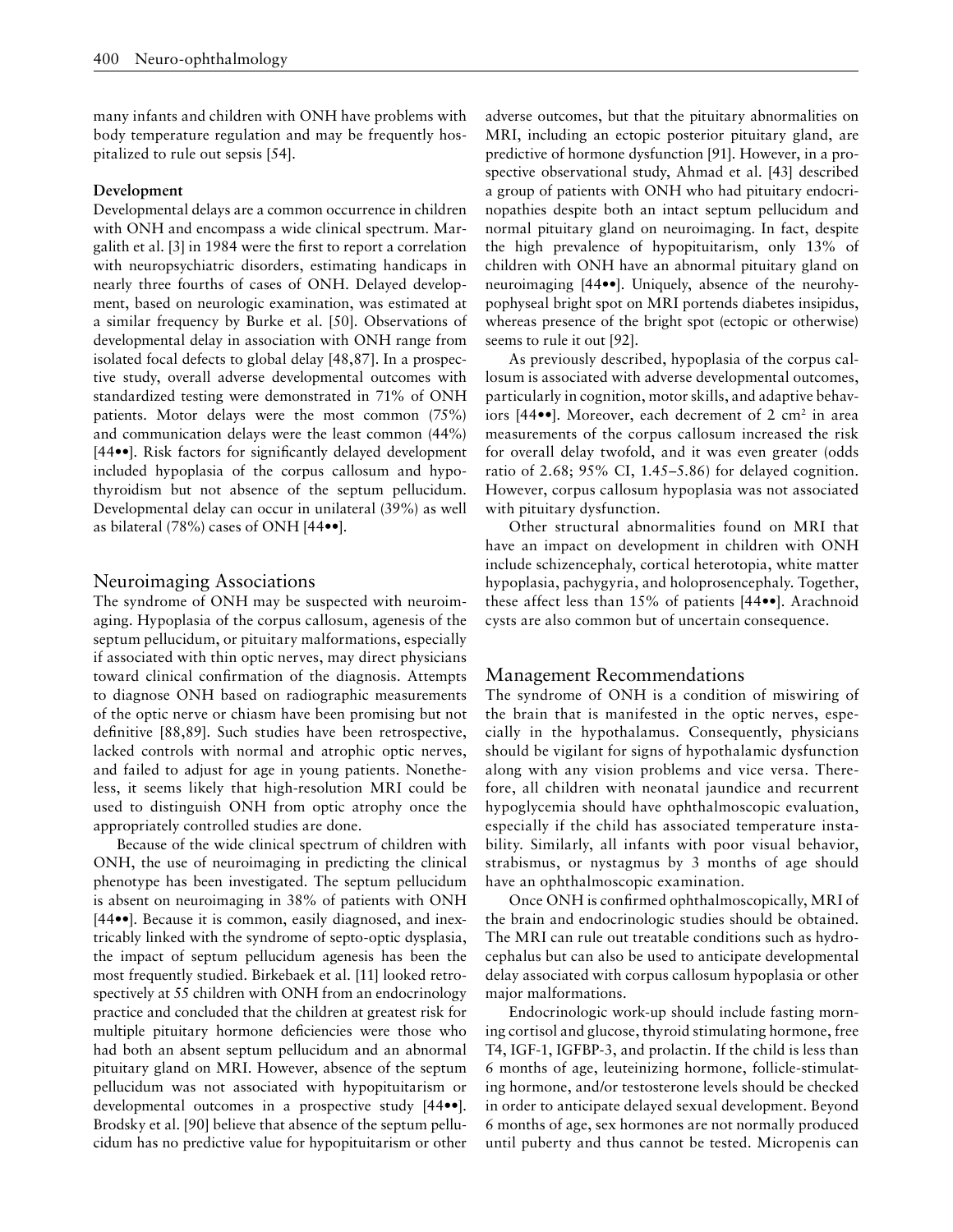be treated with testosterone injections during infancy but is a harbinger of delayed puberty.

Children should be monitored at least semiannually for growth. With growth deceleration, thyroid function tests should be repeated and a GH stimulation test should be performed. These should also be done in the first 3 years of life if IGF-1 or IGFBP-3 is low, even if the child is growing normally. Free T4 should be rechecked annually for at least 4 years.

If fasting AM cortisol is low, it should be repeated or provocative testing for cortisol should be done. This can often be done simultaneously with provocative GH testing. Children with inadequate cortisol response to provocative tests should be given cortisol for administration during illness or physical stress.

Occupational, physical, and/or speech therapy are frequently needed by children with ONH. Attention should especially be given to early development of oral motor skills and acclimation to textured foods for those children resistant to eating. Incorporating words into song can sometimes ameliorate delayed verbal communication.

Sleep dysregulation can sometimes be alleviated by entraining the circadian clock with low doses (0.1–0.5 mg) of melatonin in the evening or, alternatively, with soporific doses (3–5 mg) at bedtime [85].

The vision of young children with ONH should be monitored at least annually, and any refractive errors should be treated when the visual acuity reaches a functional level. Patching of the better eye can result in improvement of vision in the worse eye. However, if the ONH is asymmetric, maintenance of improved vision requires prolonged patching that can be disruptive to development in a child with many other handicaps. Thus, amblyopia therapy should be reserved for those cases in which the potential vision in each eye is felt to be fairly good.

Early surgical correction of strabismus is warranted for children who have symmetrical functional vision in the eyes, and thus some potential for binocularity. Otherwise, correction of strabismus should be deferred until it is an impending psychosocial issue.

## Conclusions

The syndrome of ONH encompasses multiple systemic problems related to miswiring of the central nervous system. This miswiring affects the majority children with ONH, regardless of radiographic findings. The absence of septum pellucidum is not a reliable marker for the syndrome. Management of ONH requires a multidisciplinary team approach.

## Acknowledgments

The One Small Voice Foundation and National Institutes of Health General Clinical Research Center (GCRC) grant (M01 RR00043) provide funding for research.

#### Disclosures

No potential conflicts of interest relevant to this article were reported.

## References and Recommended Reading

Papers of particular interest, published recently, have been highlighted as:

- Of importance
- Of major importance
- 1. Schwarz O: **Ein Fall von mangelhafter Bildung beider Sehnerven.** *Albrecth von Graefes Arch Klin Ophthalmol*  1915, **90:**326.
- 2. Magnus K: *Clin Monatsbl Augenh* 1884, **32:**85.
- 3. Margalith D, Jan J, McCormick A, et al.: **Clinical spectrum of optic nerve hypoplasia: a review of 51 patients.** *Dev Med Child Neurol* 1984, **26:**311–322.
- 4. Reeves D: **Congenital absence of the septum pellucidum.**  *Bull Johns Hopkins* 1941, **69:**61–71.
- 5. de Morsier G: **Etudes sur les dysraphies cranioencephaliques: Agenesis du septum lucidum acec malformatnio du tractus optique. La dysplasie septooptique.** *Schweizer Archiv fur Neurologie und Psychiatrie*  1956, **77:**267–292.
- 6. Hoyt WF, SL Kaplan, MM Grumbach, et al.: **Septo-optic dysplasia and pituitary dwarfism.** *Lancet* 1970, **1:**893–894.
- 7. Ellenberger C Jr, Runyan TE: **Holoprosencephaly with hypoplasia of the optic nerves, dwarfism, and agenesis of the septum pellucidum.** *Am J Ophthalmol* 1970, **70:**960–967.
- 8. Edwards W, Layden W: **Optic nerve hypoplasia.** *Am J Ophthalmol* 1970, **70:**950–959.
- 9. Skarf B, Hoyt C: **Optic nerve hypoplasia in children: association with anomalies of the endocrine and CNS.**  *Arch Ophthalmol* 1984, **102:**62–67.
- 10. Williams J, Brodsky MC, Griebel M, et al.: **Septo-optic dysplasia: the clinical insignificance of an absent septum pellucidum.** *Dev Med Child Neurol* 1993, **35:**490–501.
- 11. Birkebaek N, Patel L, Wright N, et al.: **Endocrine status in patients with optic nerve hypoplasia: relationship to midline central nervous system abnormalities and appearance of the hypothalamic-pituitary axis on magnetic resonance imaging.** *J Clin Endocrinol Metab* 2003, **88:**5281–5286.
- 12. Brodsky MC, Phillips PH: **Optic nerve hypoplasia and congenital hypopituitarism.** *J Pediatr* 2000, **136:**850.
- 13. Costin G, Murphree AL: **Hypothalamic-pituitary function in children with optic nerve hypoplasia.** *Am J Dis Child*  1985, **139:**249–254.
- 14. Roberts-Harry J, Green S, Willshaw H: **Optic nerve hypoplasia: associations and management.** *Arch Dis Child*  1990, **65:**103–106.
- 15. Patel H, WJ Tze, JU Crichton, et al.: **Optic nerve hypoplasia with hypopituitarism. Septo-optic dysplasia with hypopituitarism.** *Am J Dis Child* 1975, **129:**175–180.
- 16. Wilson DM, DR Enzmann, RL Hintz, et al.: **Computed tomographic findings in septo-optic dysplasia: discordance between clinical and radiological findings.** *Neuroradiology*  1984, **26:**279–283.
- 17. Tait P: **Optic nerve hypoplasia: a review of the literature.**  *J Vis Impair Blind* 1989, **April:**207–211.
- 18. Hellstrom A, Wiklund L, Svensson E: **The clinical and morphological spectrum of optic nerve hypoplasia.** *J Am Assoc Pediatr Ophthalmol Strabismus* 1999, **3:**212–220.
- 19. Jan J, Robinson G, Kinnis C, et al.: **Blindness due to optic-nerve atrophy and hypoplasia in children: an epidemiological study (1944-1974).** *Dev Med Child Neurol*  1977, **19:**353–363.
- 20. Acers TE: **Optic nerve hypoplasia: septo-optic-pituitary dysplasia syndrome.** *Trans Am Ophthalmol Soc* 1981, **79:**425–457.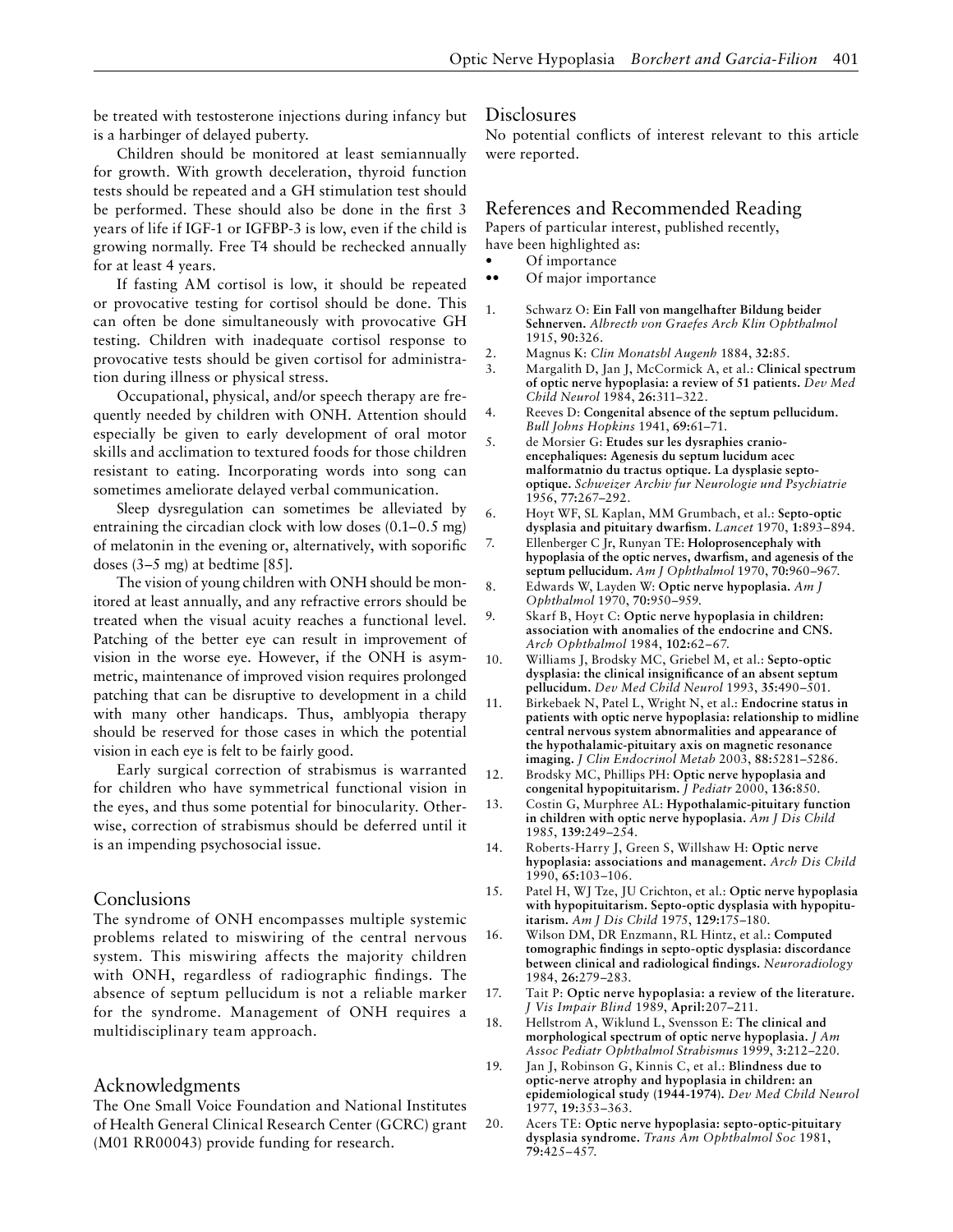- 21. Williamson WD, Desmond MM, Andrew LP, et al.: **Visually impaired infants in the 1980s. A survey of etiologic factors and additional handicapping conditions in a school population.** *Clin Pediatr* 1987, **26:**241–244.
- 22. DeCarlo DK, Nowakowski R: **Causes of visual impairment among students at the Alabama School for the Blind.** *J Am Optom Assoc* 1999, **70:**647–652.
- 23. Mets MB: **Childhood blindness and visual loss: an assessment at two institutions including a "new" cause.** *Trans Am Ophthalmol Soc* 1999, **97:**653–696.
- 24. Blohme J, Tornqvist K: **Visual impairment in Swedish children. III. Diagnoses.** *Acta Ophthalmol Scand* 1997, **75:**681–687.
- 25. Blohme J, Bengtsson-Stigmar E, Tornqvist K: **Visually impaired Swedish children. Longitudinal comparisons 1980-1999.** *Acta Ophthalmol Scand* 2000, **78:**416–420.
- 26. Patel L, McNally R, Harrison E, et al.: **Geographical distribution of optic nerve hypoplasia and septo-optic dysplasia in Northwest England.** *J Pediatr* 2006, **148:**85–88.
- 27. Dasen JS, O'Connell SM, Flynn SE, et al.: **Reciprocal interactions of Pit1 and GATA2 mediate signaling gradient-induced determination of pituitary cell types.** *Cell*  1999, **97:**587–598.
- 28. Dattani MT, Martinez-Barbera JP, Thomas PQ, et al.: **Mutations in the homeobox gene HESX1/Hesx1 associated with septo-optic dysplasia in human and mouse.** *Nat Genet*  1998, **19:**125–133.
- 29. Deiner MS, Sretavan DW: **Altered midline axon pathways and ectopic neurons in the developing hypothalamus of netrin-1- and DCC-deficient mice.** *J Neurosci* 1999, **19:**9900–9912.
- 30. Hermesz E, Mackem S, Mahon K: **Rpx: a novel anteriorrestricted homeobox gene progressively activated in the prechordal plate, anterior neural plate and Rathke's pouch of the mouse embryo.** *Development* 1996, **122:**41–52.
- 31. Ingraham H, Lala D, Ikeda Y, et al.: **The nuclear receptor steroidogenic factor 1 acts at multiple levels of the reproductive axis.** *Genes Dev* 1994, **8:**2302–2312.
- 32. Lamolet B, Pulichino AM, Lamonerie T, et al.: **A pituitary cell-restricted T box factor, Tpit, activates POMC transcription in cooperation with Pitx homeoproteins.** *Cell*  2001, **104:**849–859.
- 33. Lamonerie T, Tremblay J, Lanctot C, et al.: **Ptx1, a bicoid-related homeo box transcription factor involved in transcription of the pro-opiomelanocortin gene** *Genes Dev*  1996, **10:**1284–1295.
- 34. Netchine I, Sobrier ML, Krude H, et al.: **Mutations in LHX3 result in a new syndrome revealed by combined pituitary hormone deficiency.** *Nat Genet* 2000, **25:**182–186.
- 35. Pfaffle R, DiMattia G, Parks J, et al.: **Mutation of the POU-specific domain of Pit-1 and hypopituitarism without pituitary hypoplasia.** *Science* 1992, **257:**118–121.
- 36. Poulin G, Turgeon B, Drouin J: **NeuroD1/beta2 contributes to cell-specific transcription of the proopiomelanocortin gene.** *Mol Cell Biol* 1997, **17:**6673–6682.
- 37. Semina EV, Reiter R, Leysens NJ, et al.: **Cloning and characterization of a novel bicoid-related homeobox transcription factor gene, RIEG, involved in Rieger syndrome.**  *Nat Genet* 1996, **14:**392–399.
- 38. Thomas PQ, Johnson BV, Rathjen J, et al.: **Sequence, genomic organization, and expression of the novel homeobox gene Hesx1.** *J Biol Chem* 1995, **270:**3869–3875.
- 39. Wu W, Cogan JD, Pfaffle RW, et al.: **Mutations in PROP1 cause familial combined pituitary hormone deficiency.** *Nat Genet* 1998, **18:**147–149.
- 40. Tajima T, Hattorri T, Nakajima T, et al.: **Sporadic heterozygous frameshift mutation of HESX1 causing pituitary and optic nerve hypoplasia and combined pituitary hormone deficiency in a Japanese patient.** *J Clin Endocrinol Metab*  2003, **88:**45–50.
- 41. McNay DE, Turton JP, Kelberman D, et al.: **HESX1 mutations are an uncommon cause of septooptic dysplasia and hypopituitarism.** *J Clin Endocrinol Metab* 2007, **92:**691–697.

42.•• Kelberman D, Dattani MT: **Septo-optic dysplasia—novel insights into the aetiology.** *Horm Res* 2008, **69:**257–265. This article summarizes the potential role of genetic mutations in

the development of ONH.

- 43. Ahmad T, Garcia-Filion P, Borchert M, et al.: **Endocrinological and auxological abnormalities in young children with optic nerve hypoplasia: a prospective study.** *J Pediatr*  2006, **148:**78–84.
- 44.•• Garcia-Filion P, Epport K, Nelson M, et al.: **Neuroradiographic, endocrinologic, and ophthalmic correlates of adverse developmental outcomes in children with optic nerve hypoplasia: a prospective study.** *Pediatrics* 2008, **121:**e653–e659.

This study presents a prospective analysis of the clinical characteristics associated with ONH and correlation with developmental outcomes.

- 45. Amatyakul P, Panthasri T, Vutyavanich T: **Septo-optic dysplasia associated with abnormal pubertal development.**  *J Med Assoc Thai* 2007, **90:**1239–1243.
- 46. Kwak JG, Jung S, Kwon SB, et al.: **A patient with septooptic dysplasia plus.** *J Neurol Sci* 2008, **264:**166–167.
- 47. Siatkowski R, Sanchez J, Andrade R, et al.: **The clinical, neuroradiographic, and endocrinologic profile of patients with bilateral optic nerve hypoplasia.** *Ophthalmology*  1997, **104:**493–496.
- 48. Garcia M, Ty E, Taban M, et al.: **Systemic and ocular findings in 100 patients with optic nerve hypoplasia.**  *J Child Neurol* 2006, **21:**949–956.
- 49. Tornqvist K, Ericsson A, Kallen B: **Optic nerve hypoplasia: risk factors and epidemiology.** *Acta Ophthalmol Scand*  2002, **80:**300–304.
- 50. Burke J, O'Keefe M, Bowell R: **Optic nerve hypoplasia, encephalopathy, and neurodevelopmental handicap.**  *Br J Ophthalmol* 1991, **75:**236–239.
- 51. Ribeiro I, Vale P, Tenedorio P, et al.: **Ocular manifestations in fetal alcohol syndrome.** *Eur J Ophthalmol* 2007, **17:**104–109.
- 52. Hotchkiss M, Green W: **Optic nerve aplasia and hypoplasia.**  *J Pediatr Ophthalmol Strabismus* 1979, **16:**225–240.
- 53. Reidl S, Mullner-Eidenbock A, Prayer D, et al.: **Auxological, ophthalmological, neurological and MRI findings in 25 Austrian patients with septo-optic dysplasia (SOD).** *Horm Res*  2002, **58(Suppl 3):**16–19.
- 54. McMahon C, Braddock S: **Septo-optic dysplasia as a manifestation of valproic acid embryopathy.** *Teratology*  2001, **64:**83–86.
- 55. McKinna A: **Quinine induced hypoplasia of the optic nerve.**  *Can J Ophthalmol* 1966, **1:**261–265.
- 56. Kim R, Hoyt W, Lessell S, et al.: **Superior segmental optic nerve hypoplasia: a sign of maternal diabetes.**  *Arch Ophthalmol* 1989, **107:**1312–1315.
- 57. Borchert M, McCulloch D, Rother C, et al.: **Clinical assessment, optic disk measurements, and visual-evoked potential in optic nerve hypoplasia.** *Am J Ophthalmol*  1995, **120:**605–612.
- 58. Zeki SM, Dudgeon J, Dutton GN: **Reappraisal of the ratio of disc to macula/disc diameter in optic nerve hypoplasia.**  *Br J Ophthalmol* 1991, **75:**538–541.
- 59. De Silva DJ, Cocker KD, Lau G, et al.: **Optic disk size and optic disk-to-fovea distance in preterm and full-term infants.** *Invest Ophthalmol Vis Sci* 2006, **47:**4683–4686.
- 60. Mosier MA, Lieberman MF, Green WR, et al.: **Hypoplasia of the optic nerve.** *Arch Ophthalmol* 1978, **96:**1437–1442.
- 61. Hellstrom A, Svensson E, Carlsson B, et al.: **Reduced retinal vascularization in children with growth hormone deficiency.** *J Clin Endocrinol Metab* 1999, **84:**795–798.
- 62. Jacobson L, Hellstrom A, Flodmark O: **Large cups in normal-sized optic discs: a variant of optic nerve hypoplasia in children with periventricular leukomalacia.** *Arch Ophthalmol* 1997, **115:**1263–1269.
- 63. Brodsky MC: **Periventricular leukomalacia: an intracranial cause of pseudoglaucomatous cupping.** *Arch Ophthalmol*  2001, **119:**626–627.